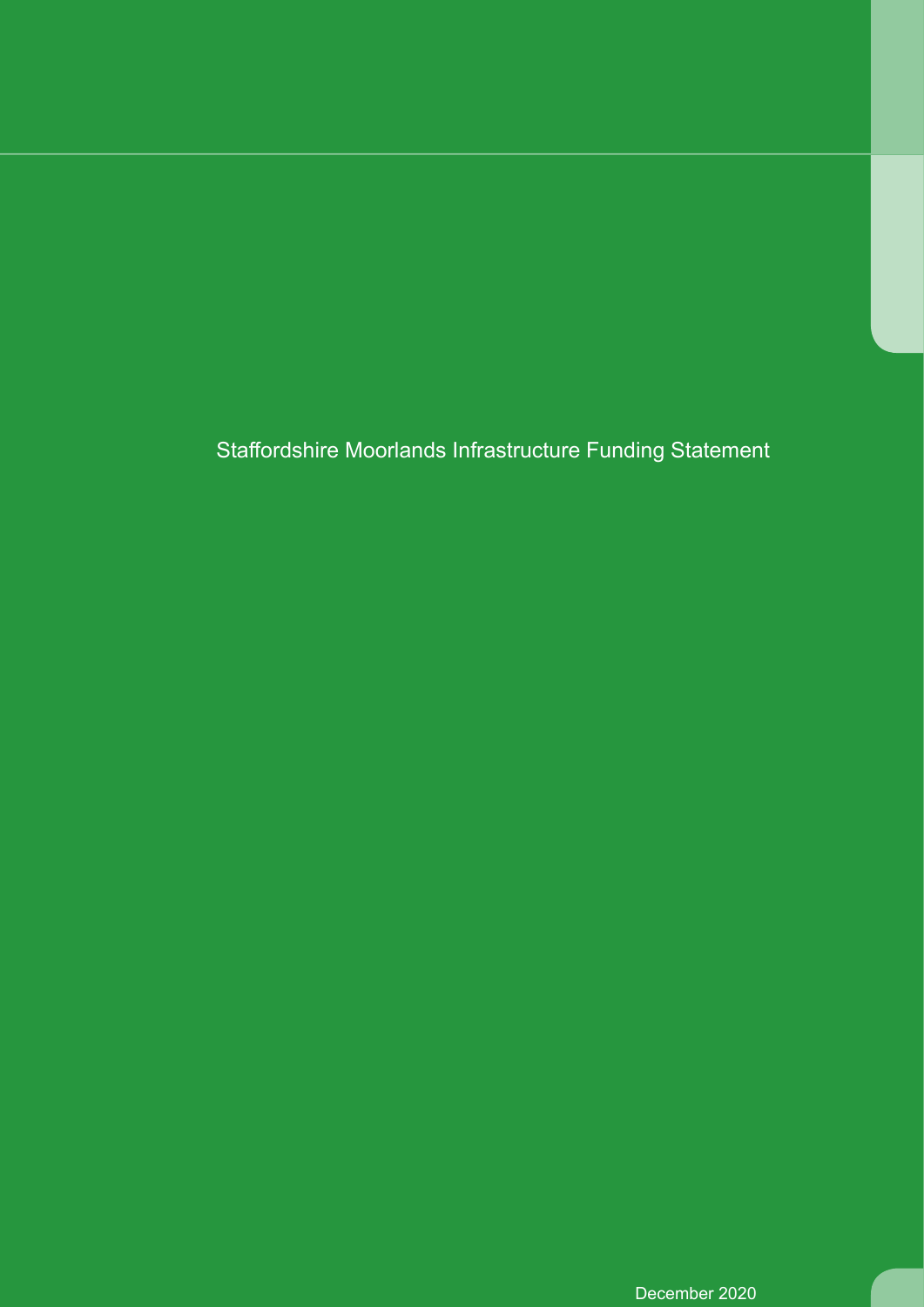| 1 Introduction and background |  |
|-------------------------------|--|
| 2 Developer Contributions     |  |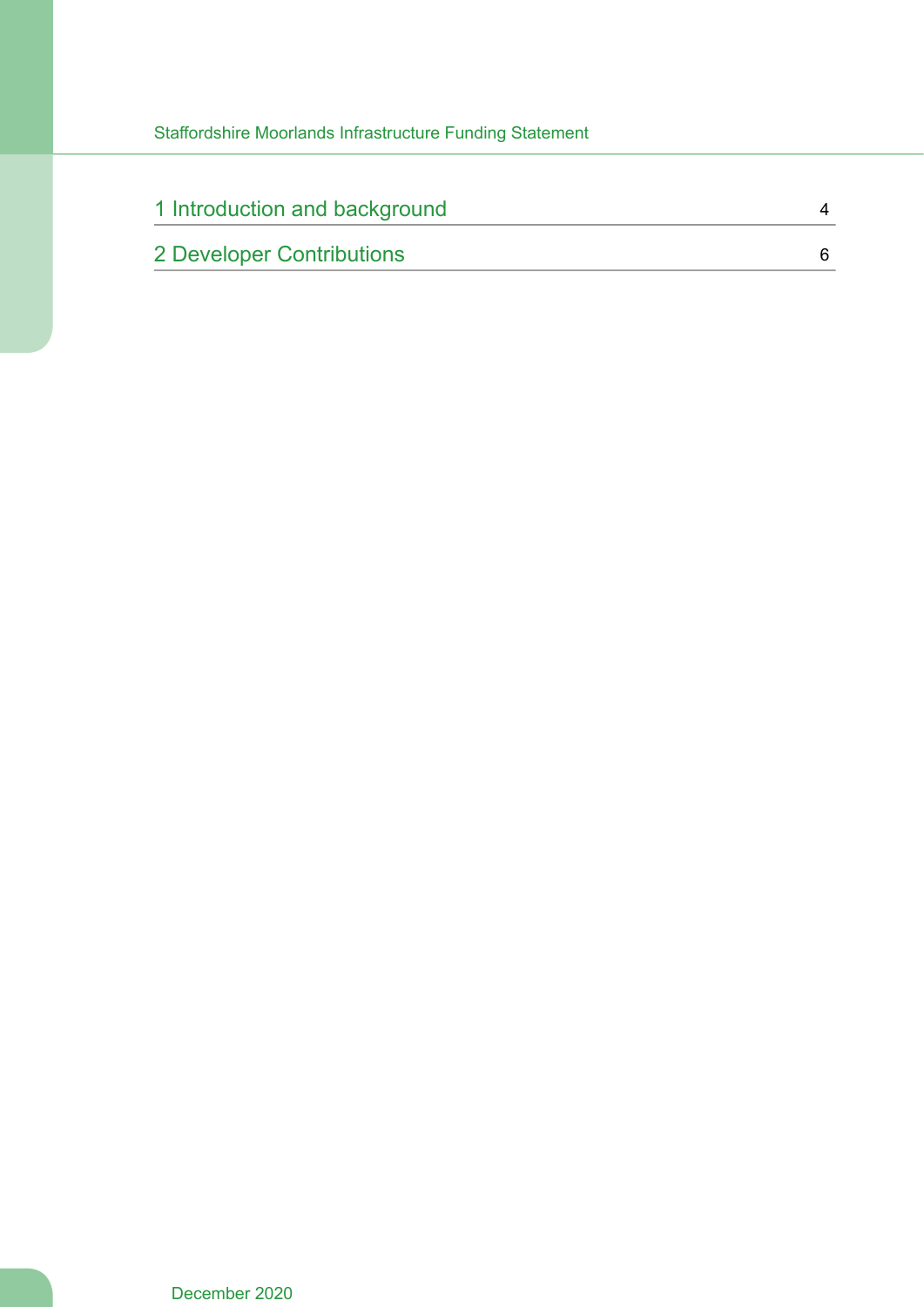# Introduction and background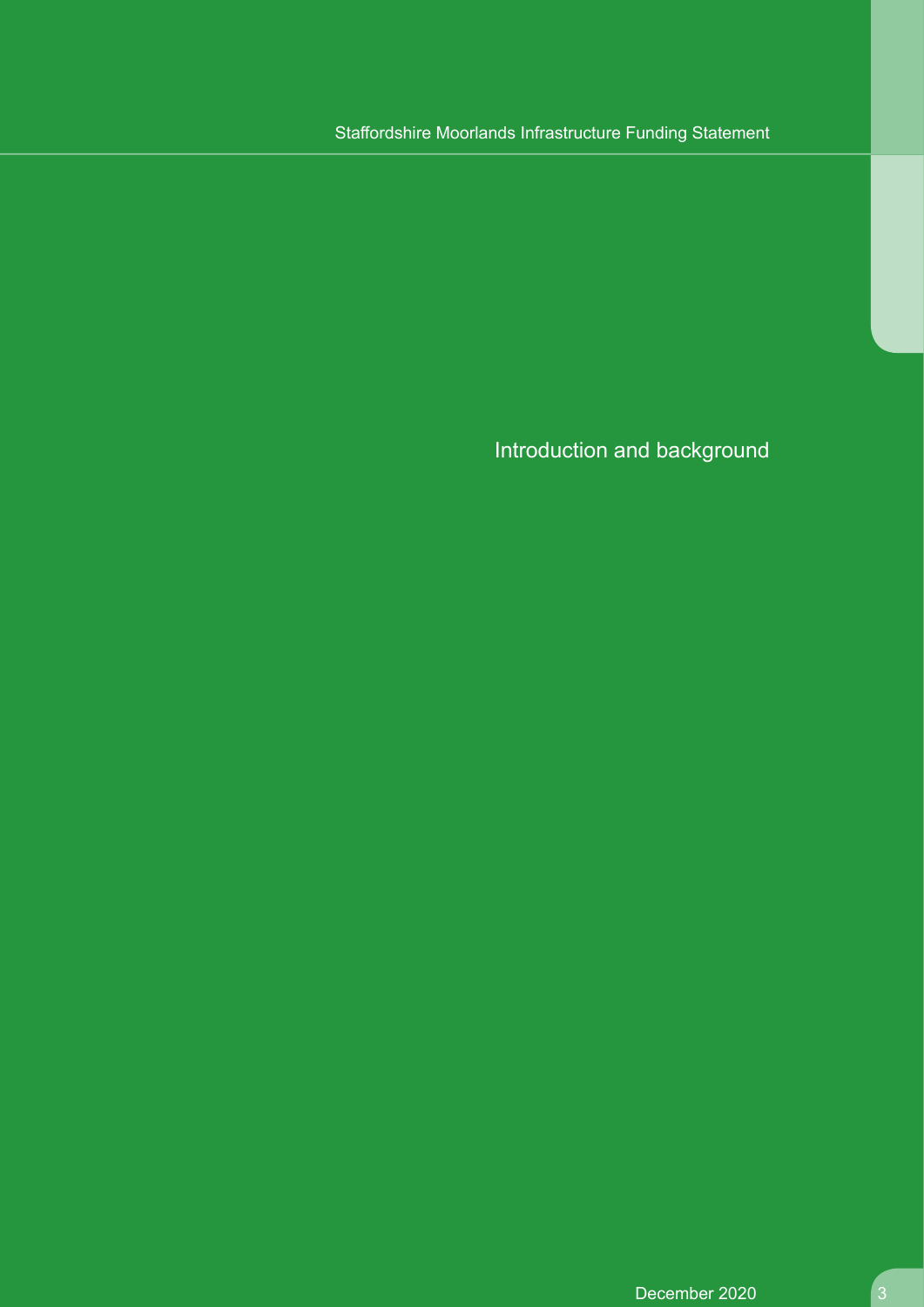# <span id="page-3-0"></span>**1 Introduction and background**

# **Introduction**

**1.1** The Infrastructure Funding Statement (IFS) sets out annual income and expenditure relating to developer contributions in Staffordshire Moorlands secured through "S106 agreements". As a result of recent changes to government legislation local authorities are now required to publish an Infrastructure Funding Statement which will be produced on an annual basis. Using published developer contribution data the IFS will detail infrastructure projects in order to increase transparent for communities by reporting what has been received and spent by the Council. Local planning authorities that have received developer contributions must publish an infrastructure funding statement summarising developer contributions data.

**1.2** The aim of the Infrastructure Funding Statement is to give policy makers a better insight into how developer contributions are supporting new development. Developer contributions can include Section 106 planning obligations, Community Infrastructure Levy, section 278 agreements and any agreements that either secure funding towards new development. However, the District Council does not currently have a Community Infrastructure Levy in place. Section 278 agreements are secured for highways improvements and as such are reported on separately by Staffordshire County Council.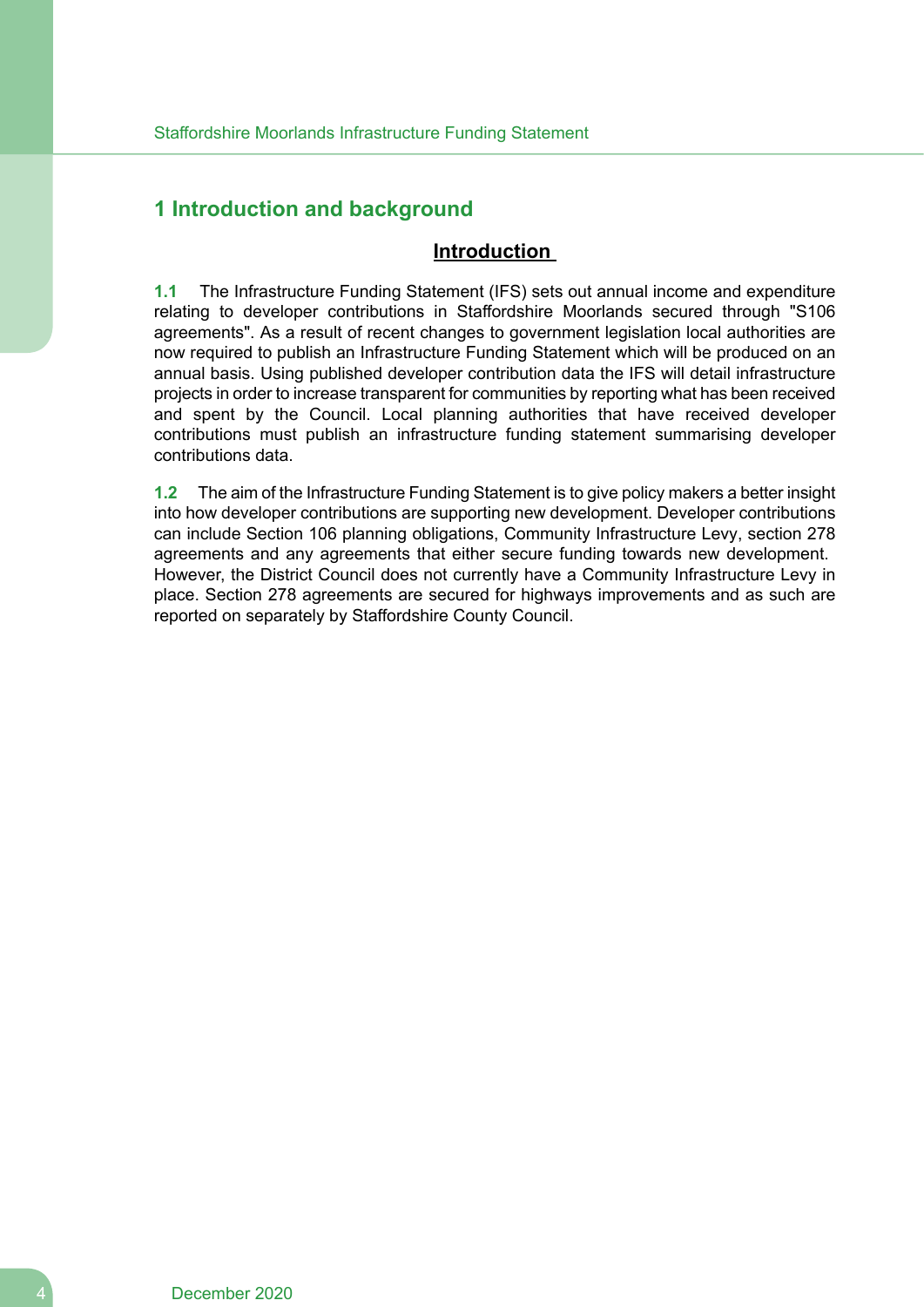Developer Contributions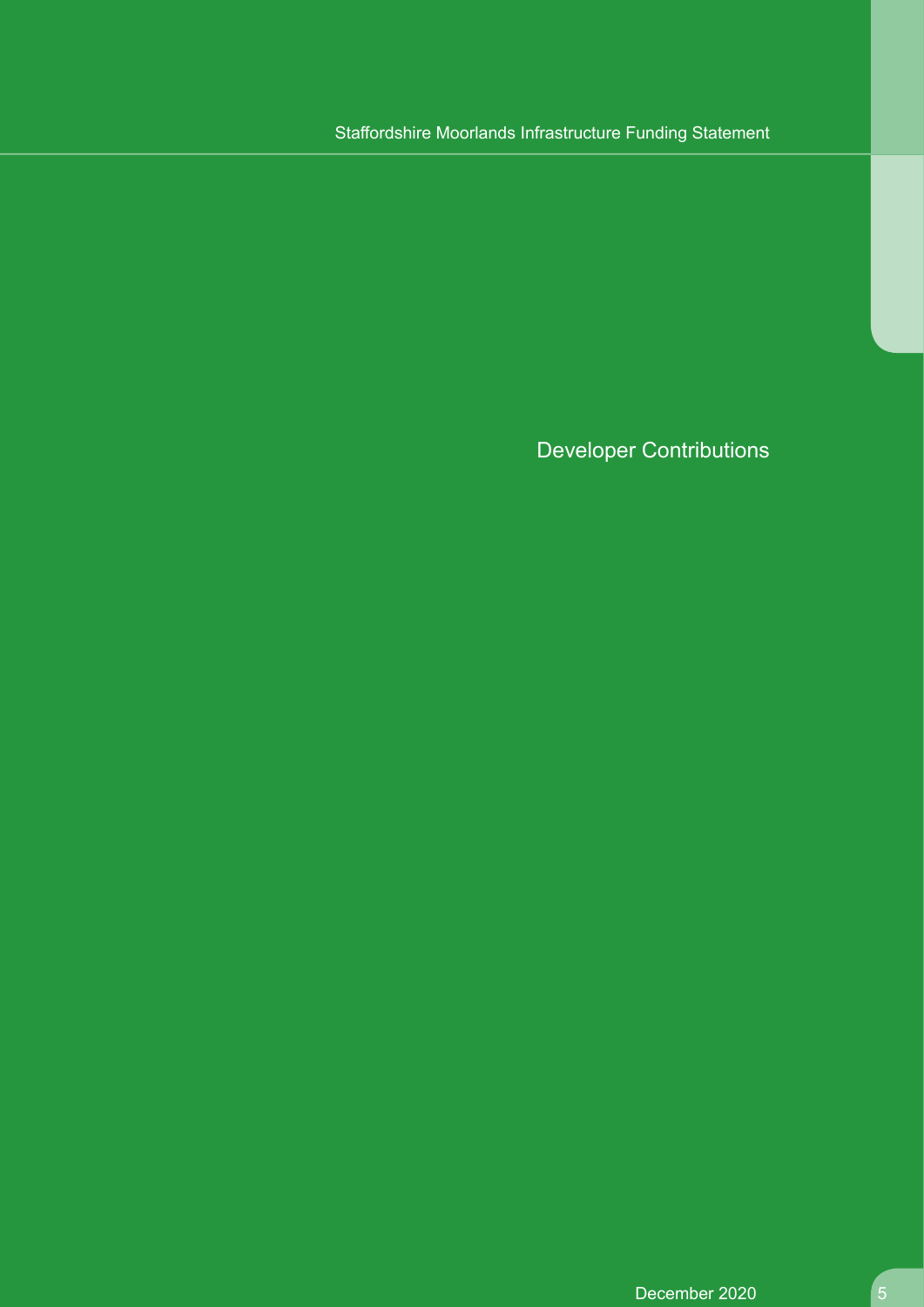# <span id="page-5-0"></span>**2 Developer Contributions**

**2.1** The Infrastructure Funding Statement provides a summary of all financial and non-financial developer contributions within Staffordshire Moorlands for a given financial year.

# **Statement 3a**

**The total amount of money to be provided under any planning obligations which were entered into during the reported year**

| Land<br><b>Details</b>                                                 | <b>Reference</b>                      | <b>Planning</b><br><b>Application</b><br>No. | <b>Date</b> | <b>Sum</b><br><b>Received</b> | <b>Contribution</b><br><b>Use</b>                                                                                         |  |  |
|------------------------------------------------------------------------|---------------------------------------|----------------------------------------------|-------------|-------------------------------|---------------------------------------------------------------------------------------------------------------------------|--|--|
| <b>Meadows</b><br><b>Special</b><br>School,<br><b>Tunstall</b><br>Road | Affordable<br>housing &<br>open space | SMD2007/0593                                 | 18/08/2019  | £0.00                         | <b>Not Specified</b>                                                                                                      |  |  |
| <b>Travellers</b><br>Rest, Leek<br>Road                                | <b>Education</b>                      | SMD20190048                                  | 02/05/2019  | £13,827.00                    | Paid to county<br>council for<br>provision of<br>facilities or<br>additional<br>places as St<br>Edwards C of E<br>Academy |  |  |
| Land at<br>Rear of<br>former St<br><b>Johns</b><br>School              | <b>Highways</b>                       | SMD/2019/0451                                | 19/12/2019  | £0.00                         | <b>Access road</b>                                                                                                        |  |  |
| Table 2.1                                                              |                                       |                                              |             |                               |                                                                                                                           |  |  |
| Total sum received = £13,827.00                                        |                                       |                                              |             |                               |                                                                                                                           |  |  |

6 December 2020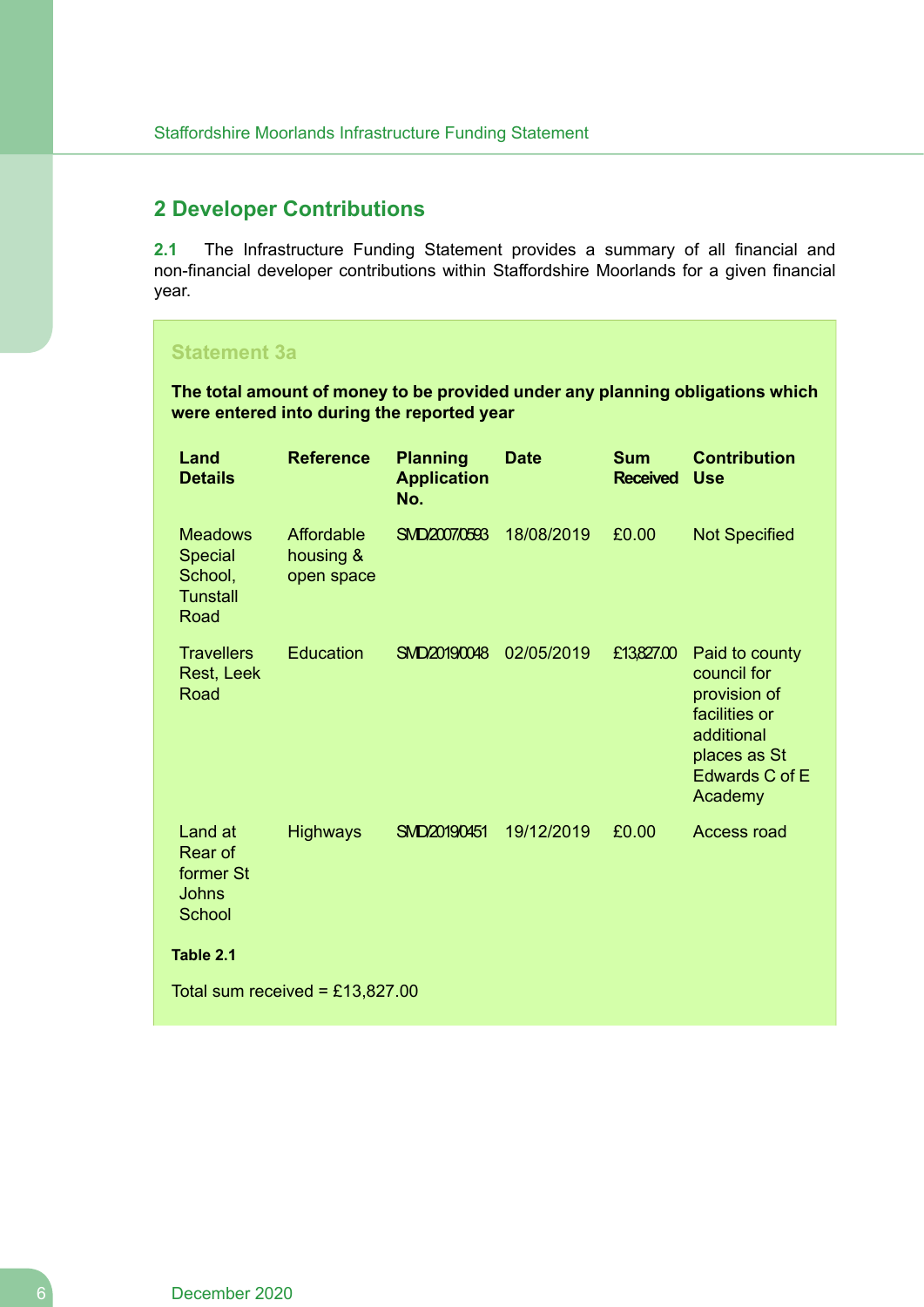

**2.2** The level of development in the Staffordshire Moorlands area has been historically low. A consequence of this is a limited number of applications. However, we can expect that with the adoption of the new local plan the number of applications will increase.

### **Statement 3c**

**The total amount of money under any planning obligations which was received before the reported year which has not been allocated by the authority**

| Land<br><b>Details</b>                       | <b>Developer</b>          | <b>Planning</b><br><b>Application</b><br>No. | Date of<br><b>Receipt</b> | <b>Sum</b><br><b>Received</b> | <b>Contribution</b><br><b>Use</b>                                                                                                                                         |
|----------------------------------------------|---------------------------|----------------------------------------------|---------------------------|-------------------------------|---------------------------------------------------------------------------------------------------------------------------------------------------------------------------|
| <b>Moorlands</b><br>Road,<br><b>Biddulph</b> | Persimmon<br><b>Homes</b> | 03/01330/FUL                                 | 27/05/2004                | £7,576.47                     | Maintenance of<br>the amenity land<br>transferred by<br>Developers to                                                                                                     |
|                                              |                           |                                              |                           |                               | the Council                                                                                                                                                               |
| Millbrook,<br>Cheadle                        | <b>Bellway</b>            | <b>Not</b><br><b>Specified</b>               | 08/06/2005                | £8,490.89                     | <b>Not Specified</b>                                                                                                                                                      |
| The Ridings,<br><b>Biddulph</b>              | George<br><b>Whimpey</b>  | <b>Not</b><br><b>Specified</b>               | 11/02/2016                | £30,186.90                    | <b>Commuted sum</b><br>to cover first<br>10yrs of<br>maintenance<br>upon transfer of<br><b>Public Open</b><br>Space at The<br><b>Ridings from</b><br><b>George Wimpey</b> |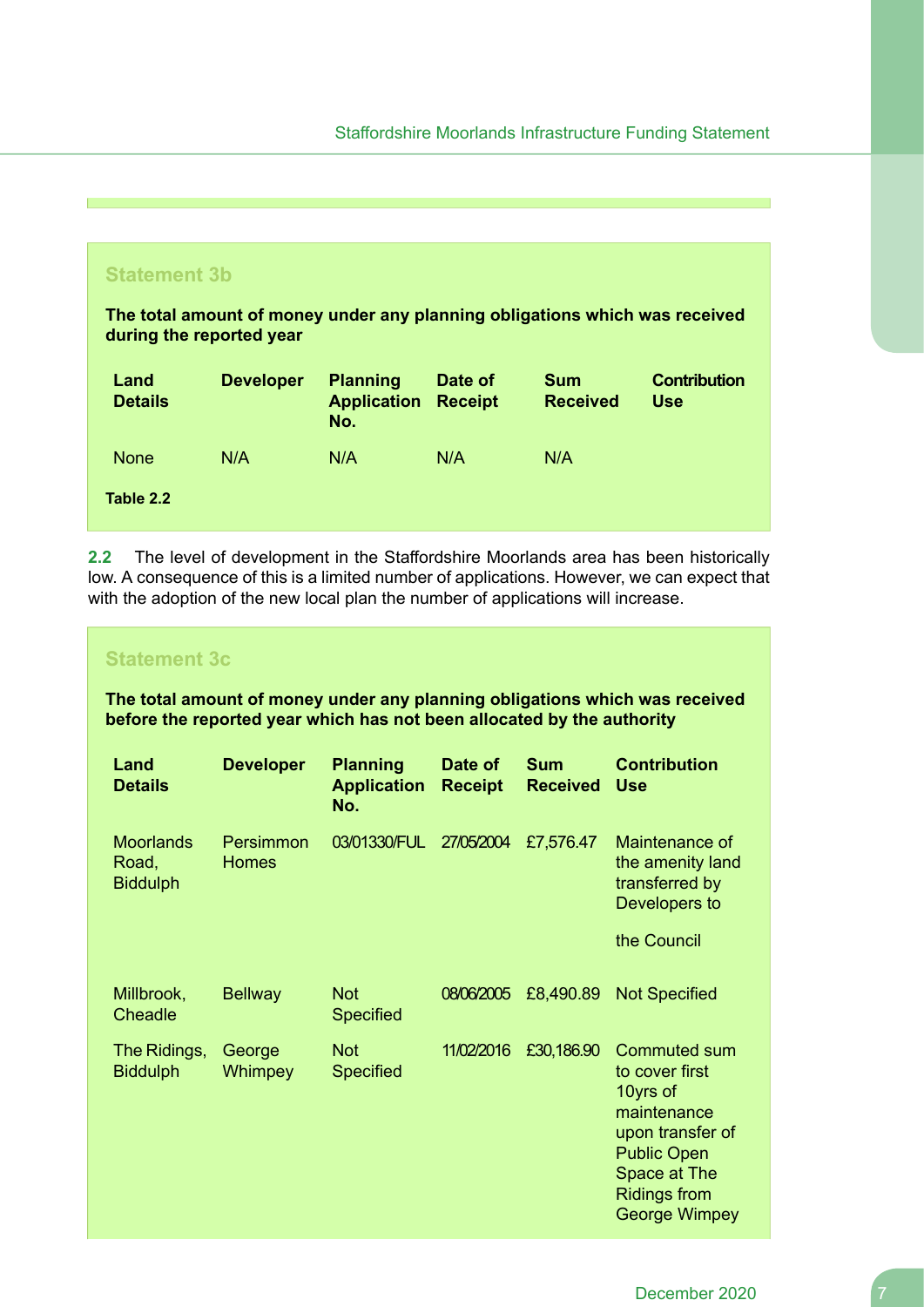| Land off<br><b>Russell</b><br>Grove,<br>Werrington | Lovell<br>Partnerships<br>Ltd        | SMDC20140768      | 02/11/2016 | £8,1324.00 | Contribution<br>towards the<br>development,<br>maintenance<br>and/or                                                                                            |
|----------------------------------------------------|--------------------------------------|-------------------|------------|------------|-----------------------------------------------------------------------------------------------------------------------------------------------------------------|
|                                                    |                                      |                   |            |            | refurbishment,<br>including the<br>purchase of new<br>equipment and/or                                                                                          |
|                                                    |                                      |                   |            |            | provision of other<br>play space and<br>playing fields<br>within Werrington                                                                                     |
| <b>Tuners</b><br><b>Pasture</b>                    | <b>Turners</b><br><b>Pasture Ltd</b> | SMDC20150050      | 15/06/2018 | £25,261.50 | Contribution<br>towards the cost<br>of maintaining<br>open space in<br>Cheadle.<br><b>Expected to be</b><br>allocated to<br><b>Churchill Rd Rec</b><br>project. |
| <b>Turners</b><br><b>Pasture</b>                   | <b>Turners</b><br><b>Pasture Ltf</b> | SMDC20150050      | 17/12/2018 | £25,261.50 | Contribution<br>towards the cost<br>of maintaining<br>open space<br>in Cheadle. Expected<br>to be allocated to<br><b>Churchill Rd Rec</b><br>project.           |
| Leek<br>Sainsbury's                                | Salisbury's<br><b>Supermarkets</b>   | <b>SMODOMOMAE</b> | 04/05/2011 | £25,297.50 | <b>Arts Contribution</b><br>for the purposes<br>of an art<br>installation or an<br>art project<br>located within the<br>town of Leek                            |

### **Table 2.3**

As shown above, most of the secured funding has been allocated for the maintenance of public open space. The funding allocated to the land off Russel Grove has been allocated to undertake a specialist drainage survey on Malthouse Fields recreational grounds, looking to improve the pitch and community facilities for young people at Meigh Road recreational ground. Works are continuing at Meigh Road with current provision for a health hub. There is additional funding for open space and leisure at Turners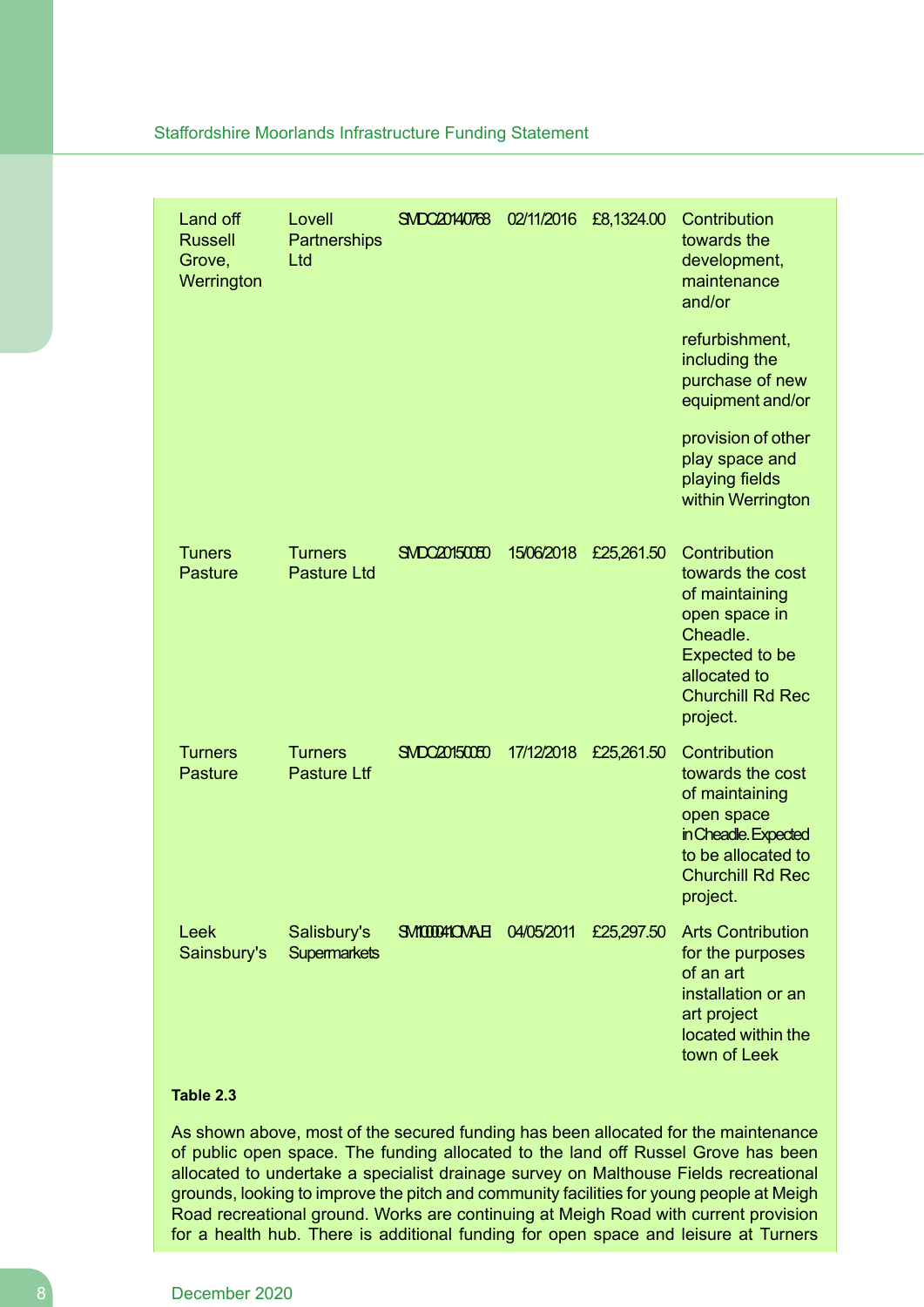pasture, contributing towards maintaining public open space in the Cheadle area. The fund is expected to be allocated to the Churchill Road project for overall leisure and outside maintenance, this will again be helping to improve facilities for young people.

Another source of funding which has not been allocated by the authority is the combined arts project for the installation of art within the town of Leek at the Sainsbury's supermarket.

#### **Statement 3d**

**Summary details of any non-monetary contributions to be provided under planning obligations which were entered into during the reported year, including details of—**

**(i) in relation to affordable housing, the total number of units which will be provided;**

#### **Planning approvals 2019-20**

| <b>Site name</b>                                                         | <b>Planning</b><br>reference | <b>Application</b><br>type | <b>Total number</b><br>of AH            |
|--------------------------------------------------------------------------|------------------------------|----------------------------|-----------------------------------------|
| land at Birches, Cheadle                                                 | SMD/2017/0659 Full-approved  |                            | 13 units (33%)                          |
| Land south East of A521,                                                 | SMD/2018/0790 Full- PAC      |                            | 8 dwellings 5.47                        |
| <b>Blythe Bridge</b>                                                     |                              | approved                   | %                                       |
| land at Cecily Mill, Cheadle                                             | SMD/2017/0660 outline        |                            | not less than 9%<br>of each phase       |
| Land next to Daisy Bank Farm, SMD/2018/0509 outline<br><b>Upper Tean</b> |                              |                            | 55 homes total<br>(33%)                 |
| 17 Saltersford Lane, Alton                                               | SMD/2019/0486 RM approved    |                            | 7 units (33%)                           |
| <b>Endon Riding School</b>                                               | SMD/2019/0080 RM             |                            | <b>PAC Aug 2019</b><br>contribution tbc |

#### **Table 2.4**

There are a low number of affordable housing schemes across the Staffordshire Moorlands District, therefore, development for open market housing and affordable housing has been limited, with only 438 houses being delivered from 2016-2019 (Housing Delivery Test August 2020). Additionally, there aren't many affordable housing S106 agreements as there also haven't been many open market homes completed. Unfortunately, housing developments are often not as economically viable in Staffordshire Moorlands when compared to neighbouring areas due to lower demand and property prices. This means that there is less money left over from market housing schemes to help subsidise affordable housing.

(ii) in relation to educational facilities, the number of school places for pupils which will be provided, and the category of school at which they will be provided;

To be reported by Staffordshire County Council.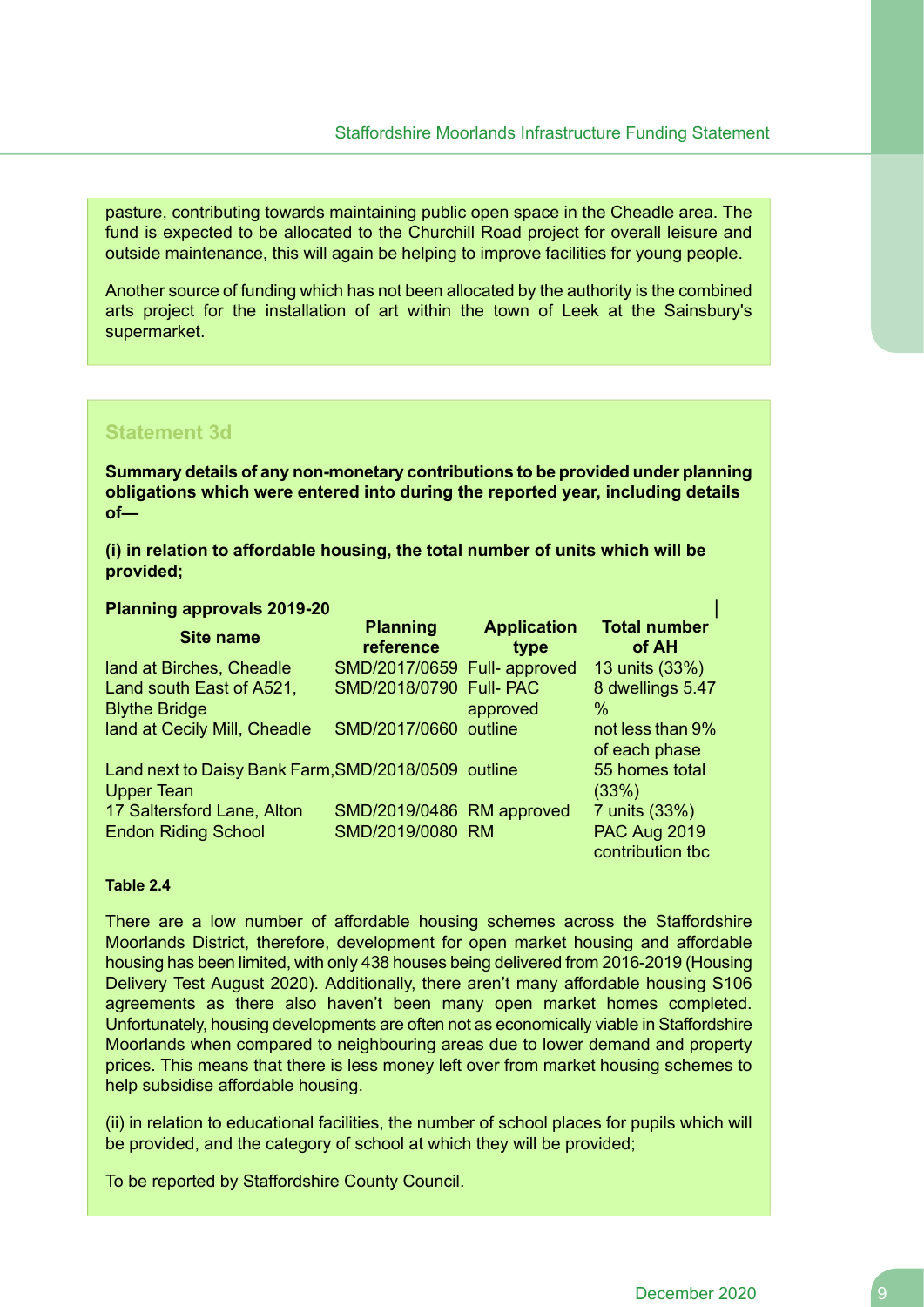### **Statement 3e**

**The total amount of money (received under any planning obligations) which was allocated but not spent during the reported year for funding infrastructure**

| Land<br><b>Details</b> | <b>Developer</b> | <b>Planning</b><br><b>Application</b><br>No. | Date of<br><b>Receipt</b> | <b>Sum</b><br><b>Received</b> | <b>Contribution</b><br><b>Use</b> |
|------------------------|------------------|----------------------------------------------|---------------------------|-------------------------------|-----------------------------------|
| <b>None</b>            | N/A              | N/A                                          | N/A                       | N/A                           | N/A                               |
| Table 2.5              |                  |                                              |                           |                               |                                   |

## **Statement 3f**

**The total amount of money (received under any planning obligations) which was spent by the authority (including transferring it to another person to spend)**

| Land<br><b>Details</b> | <b>Developer</b> | <b>Planning</b><br><b>Application</b><br>No. | Date of<br><b>Receipt</b> | <b>Sum</b><br><b>Received</b> | <b>Contribution</b><br><b>Use</b> |
|------------------------|------------------|----------------------------------------------|---------------------------|-------------------------------|-----------------------------------|
| <b>None</b>            | N/A              | N/A                                          | N/A                       | N/A                           | N/A                               |
| Table 2.6              |                  |                                              |                           |                               |                                   |

#### **Statement 3g**

**In relation to money (received under planning obligations) which was allocated by the authority but not spent during the reported year, summary details of the items of infrastructure on which the money has been allocated, and the amount of money allocated to each item**

| Land<br><b>Details</b> | <b>Developer</b> | <b>Planning</b><br><b>Application</b><br>No. | Date of<br><b>Receipt</b> | <b>Sum</b><br><b>Received</b> | <b>Contribution</b><br>Use |
|------------------------|------------------|----------------------------------------------|---------------------------|-------------------------------|----------------------------|
| <b>None</b>            | N/A              | N/A                                          | N/A                       | N/A                           | N/A                        |
| Table 2.7              |                  |                                              |                           |                               |                            |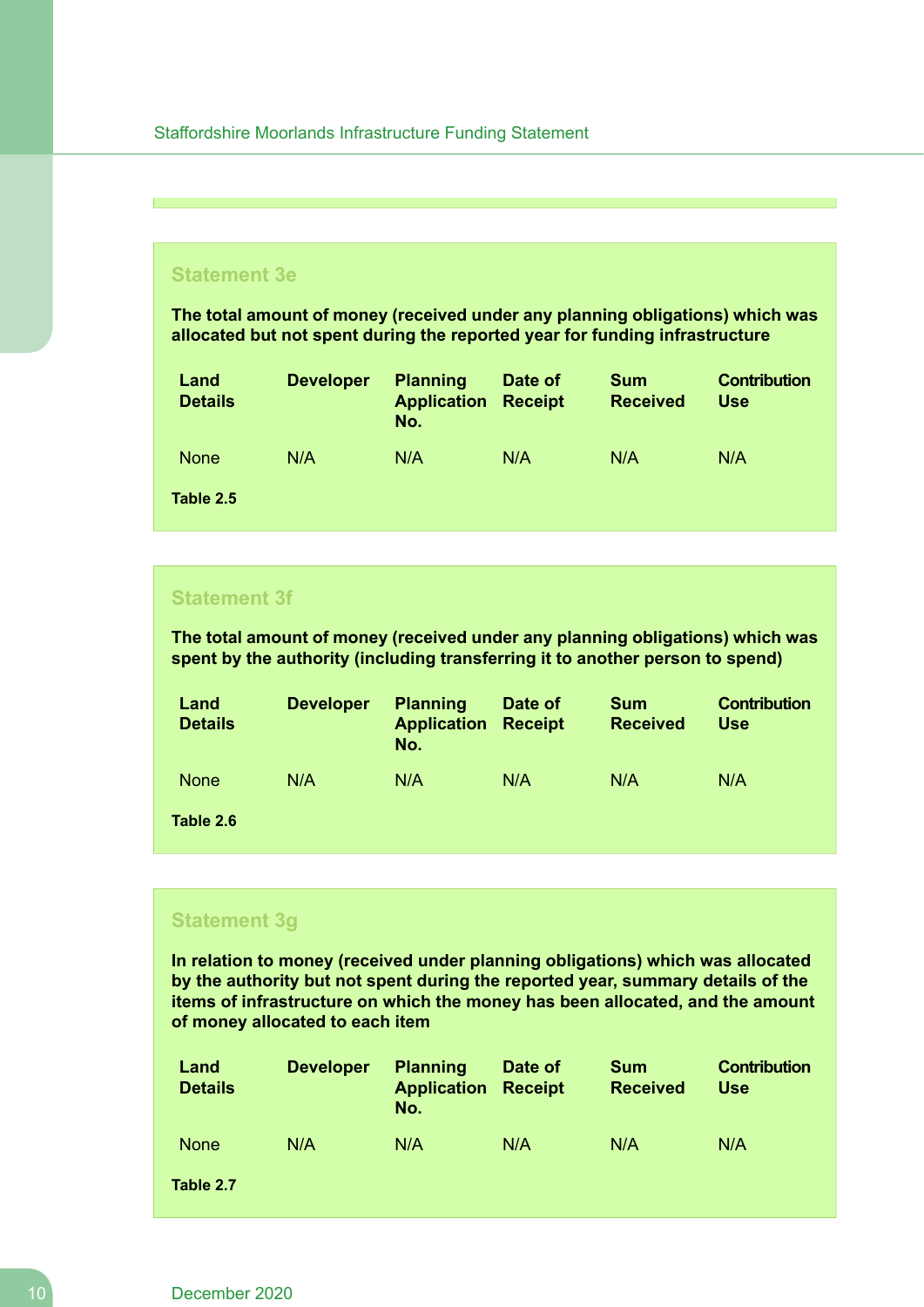### **Statement 3h**

**In relation to money (received under planning obligations) which was spent by the authority during the reported year (including transferring it to another person to spend), summary details of—**

**(i) the items of infrastructure on which that money (received under planning obligations) was spent, and the amount spent on each item;**

**(ii) the amount of money (received under planning obligations) spent on repaying money borrowed, including any interest, with details of the items of infrastructure which that money was used to provide (wholly or in part);**

**(iii) the amount of money (received under planning obligations) spent in respect of monitoring (including reporting under regulation 121A) in relation to the delivery of planning obligations**

Not applicable

## **Statement 3i**

**The total amount of money (received under any planning obligations) during any year which was retained at the end of the reported year, and where any of the retained money has been allocated for the purposes of longer term maintenance ("commuted sums"), also identify separately the total amount of commuted sums held.**

| Land<br><b>Details</b>                       | <b>Developer</b>             | <b>Planning</b><br><b>Application</b><br>No. | Date of<br><b>Receipt</b> | <b>Sum</b><br><b>Received</b> | <b>Contribution</b><br><b>Use</b>        |
|----------------------------------------------|------------------------------|----------------------------------------------|---------------------------|-------------------------------|------------------------------------------|
| <b>Moorlands</b><br>Road,<br><b>Biddulph</b> | Persimmon<br><b>Homes</b>    | 03/01330/FUL                                 | 27/05/2004                | £7,576.47                     | Maintenance                              |
| Millbrook,<br>Cheadle                        | <b>Bellway</b>               | <b>Not</b><br><b>Specified</b>               | 08/06/2005                | £8,490.89                     | <b>Not</b><br><b>Specified</b>           |
| The Ridings,<br><b>Biddulph</b>              | George<br>Whimpey            | <b>Not</b><br><b>Specified</b>               | 11/02/2016                | £30,186.9                     | <b>Public</b><br>outside<br>space        |
| Land off<br>Russell<br>Grove,<br>Werrington  | Lovell<br>Partnership<br>Ltd | <b>SMDC20140768</b>                          | 02/11/2016                | £81,324.00                    | Play<br>equipment &<br>playing<br>fields |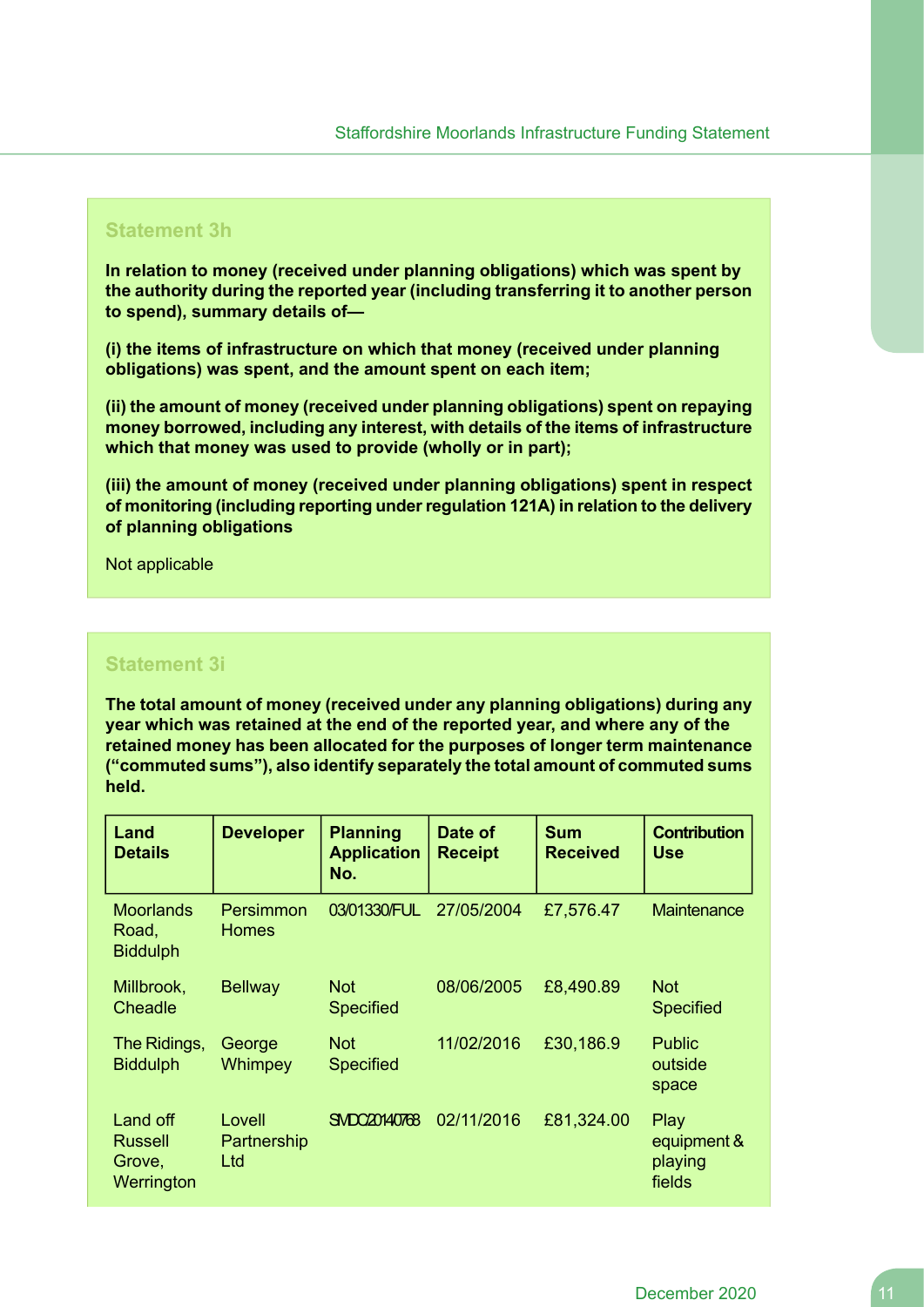| <b>Turners</b><br>Pasture        | <b>Turners</b><br>Pasture Ltd      | SMDC20150050      | 15/06/2018 | £25,261.50 | <b>Open Space</b>           |
|----------------------------------|------------------------------------|-------------------|------------|------------|-----------------------------|
| <b>Turners</b><br>Pasture        | <b>Turners</b><br>Pasture Ltd      | SNDC20150050      | 17/12/2018 | £25,261.50 | Open<br><b>Space</b>        |
| Leek<br>Sainsbury's<br>Table 2.8 | Sainsbury's<br><b>Supermarkets</b> | <b>SMODOMOMAE</b> | 04/05/2011 | £25,297.50 | <b>Arts</b><br>Contribution |
|                                  |                                    |                   |            |            |                             |